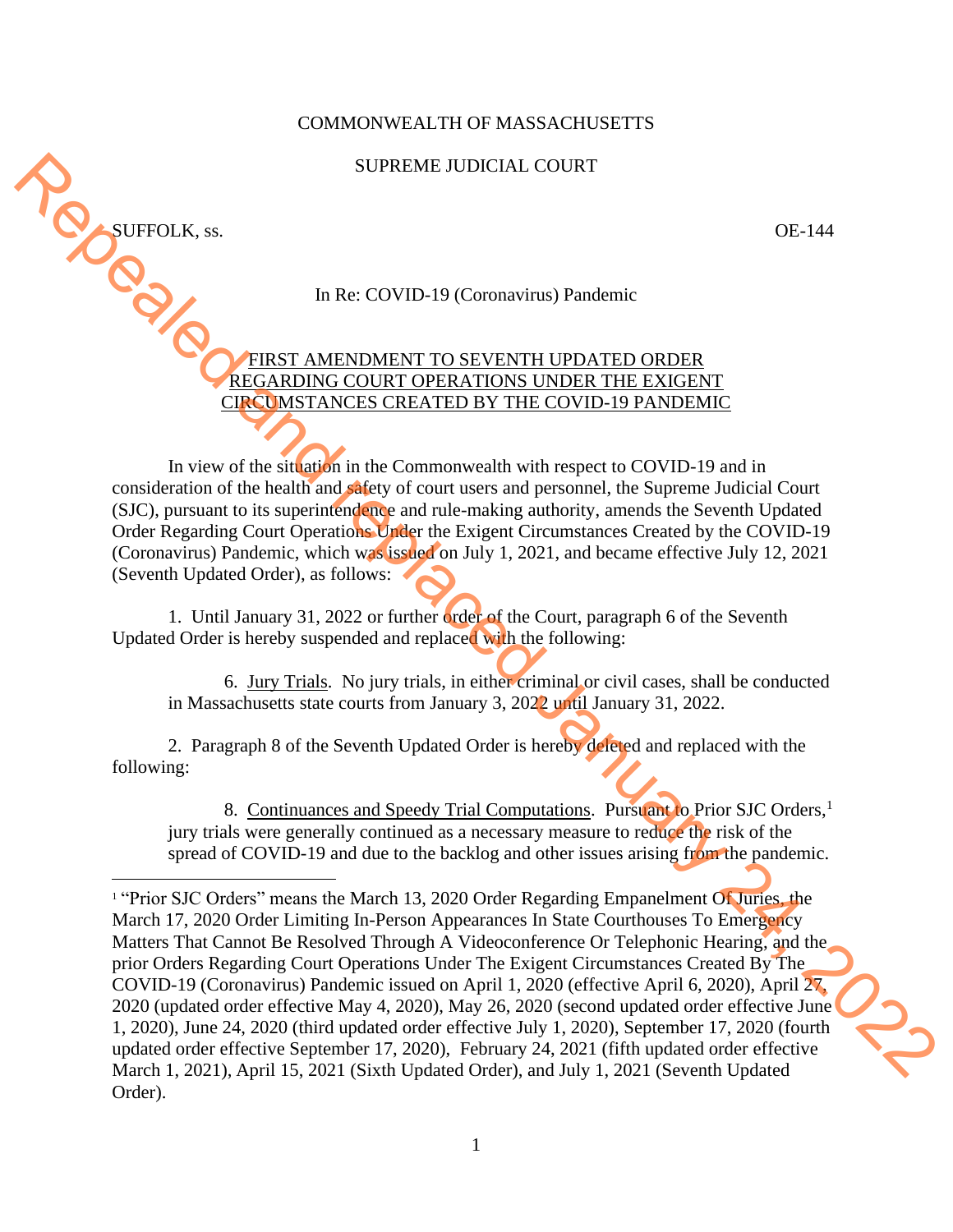The further general continuance of jury trials effectuated by this amendment to the Seventh Updated Order, once again as a necessary measure to reduce the risk of the spread of COVID-19, will likely result in a further backlog. Therefore, for jury trials scheduled to commence on or after January 31, 2022, the general continuance effectuated by this amendment shall apply until the earliest of either the commencement of the trial or February 28, 2022. The general continuances occasioned by this amendment and Prior SJC Orders serve the ends of justice and outweigh the best interests of the public and criminal defendants in a speedy trial. Therefore, the time periods of such general continuances shall be excluded from speedy trial computations under Mass. R. Crim. P. 36. 2

3. Paragraph 11 of the Seventh Updated Order is hereby deleted and replaced with the following:

11. Grand jury. No new grand jury shall be empaneled from January 3, 2022 until January 31, 2022, except as provided in this paragraph. Grand juries that are currently sitting and are due to expire before the empanelment of a new grand jury shall be extended until the date of that new empanelment. Any judicial district that does not currently have a sitting grand jury may seek authorization to empanel a new grand jury prior to January 31, 2022 from the Superior Court Regional Administrative Justice (RAJ), who, after consultation with the Chief Justice of the Superior Court, shall set such conditions as may be necessary to minimize risk to members of the grand jury, court personnel, and witnesses. The RAJ or the Chief Justice of the Superior Court may consult with the Jury Commissioner regarding such conditions. system of COVID-19, will likely issue in a turbular backbag. Therefore, for jury inside model and the proposition of the train the state of each continuate of the model of the proposition of the state of each continue to

As permitted by Rule 5 of the Massachusetts Rules of Criminal Procedure, which provides that "the court shall select not more than twenty-three grand jurors to serve," a grand jury of fewer than 23 grand jurors may be empaneled. Regardless of the number empaneled, a grand jury may sit only where there is a quorum of at least thirteen grand jurors, and may return an indictment only if at least twelve of the sitting grand jurors vote to indict.

<sup>&</sup>lt;sup>2</sup> "Ordinarily, it is a trial judge who orders a continuance, who determines whether the delay will be excluded from the speedy trial computation, and who makes the required findings under rule 36 (b) (2) (F). But here, immediate and uniform action across the entire court system was needed to prevent the spread of the coronavirus and to avoid the inefficiencies and inconsistencies that would have resulted if trial judges had to make a separate decision and findings in each case as to whether a trial should be continued due to the COVID-19 pandemic. It was therefore necessary and appropriate for this court to order that all trials be continued, to determine that the resulting delay should be excluded from the speedy trial computation, and to make the required findings applicable to all cases." *Commonwealth v. Lougee*, 485 Mass. 70, 72 (2020).